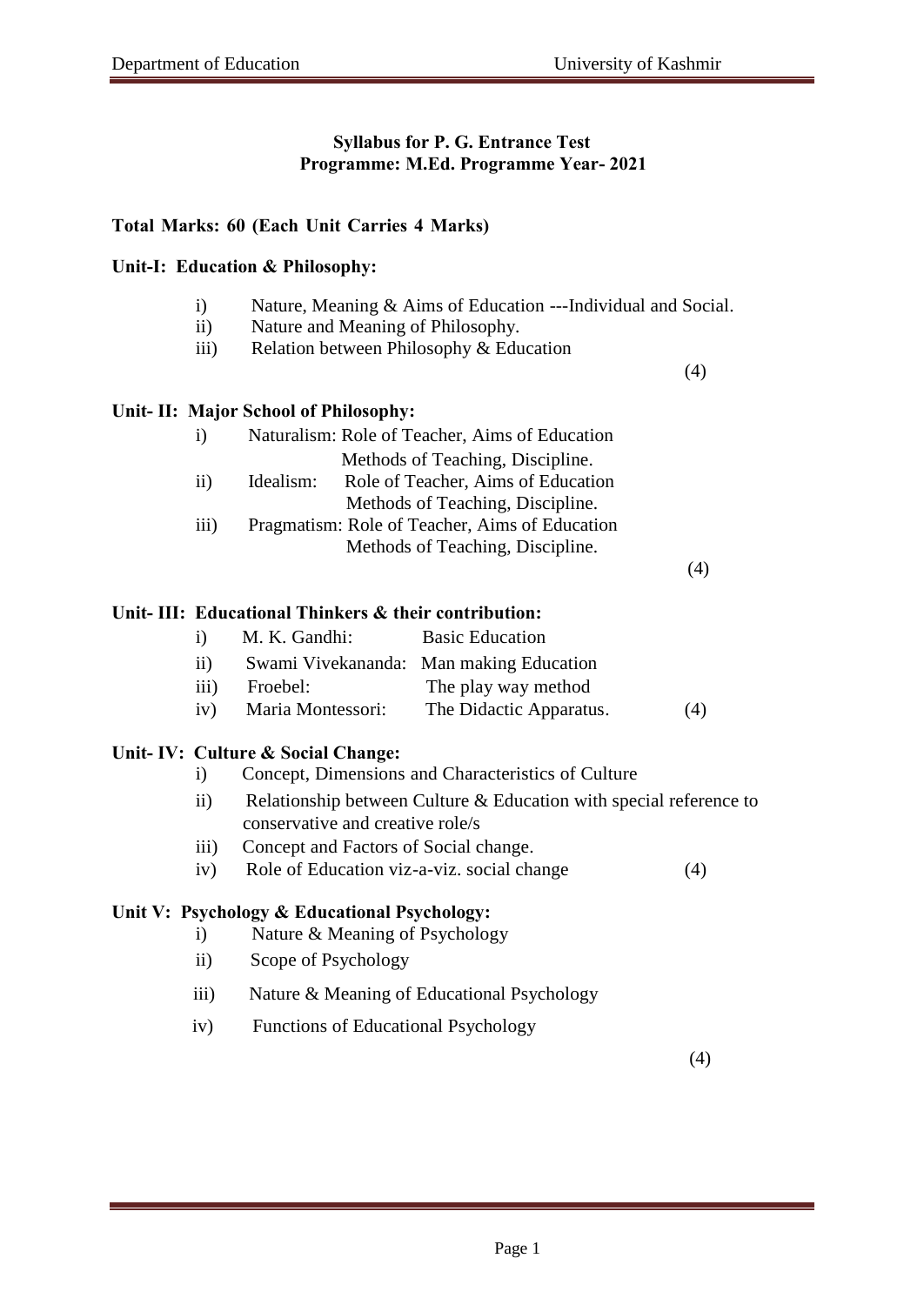# **Unit-VI: Learning, Motivation and Intelligence:**

- i) Concept, nature and factors of learning (personal and environmental)
- ii) S-R Theory of Learning (Thorndike), Skinner's Operant Conditioning
- iii) Motivation-Nature, Types and Techniques of enhancing motivation
- iv) Intelligence: Meaning and Nature. Measurement of Intelligence concept of I.Q.Verbal, Non-verbal & performance tests.
- v) Two-factor Theory (Spearman), Multifactor Theory (Thurnstone), Structure of Intellect (Guilford) (4)

## **Unit-VII: Personality and its Theories:**

- i) Personality: Meaning and Nature,
- ii) Development of Personality –Biological & Socio-Culture determinants
- iii) Trait-theory of Personality (G.W. Allport)
- iv) Factor-theory of Personality (R.B. Cattell)
- v) Psycho analytical theory of Personality (S. Freud) (Educational Implications of the above mentioned theories) (4)

## **Unit-VIII: Population and Gender Education:**

- i) Population composition Age, Sex, Rural/Urban,
- ii) Factors affecting Population growth –fertility, mortality & migration,
- iii) Women Education: Need, Importance and problems,
- iv) Education of girl child in India: Present status and challenges
- v) Kasturba Gandhi Balika Vidyaliya, SSA and RMSA. (4)

# **Unit- IX: Exceptionality, Inclusive Education and Guidance & Counselling:**

- i) Meaning of Exceptionality, Visual and Hearing Impairment, Mentally Retarded & Gifted Children – characteristics & educational measures,
- ii) Historical background of Inclusive Education, Principles of Inclusion and necessary resources, Integration and mainstreaming
- iii) Guidance: Concept, Aims, basic Principles and types (Educational, Vocational, Personal). History of guidance movement in India.
- iv) Meaning, purpose and steps of counselling
- vi) Qualities of a good councellor. Directive and Non-Directive theories of counselling (4)

# **Unit-X: Education in Ancient & Medieval India:**

i) Vedic Education: Salient features, Objectives, Curriculum, Methods of Teaching and Role of Teacher ii) Buddhist Education: Salient features, Objectives, Curriculum, Methods of Teaching and Role of Teacher iii) Muslim Education: Salient features, Objectives, Curriculum,

Methods of Teaching and Role of Teacher